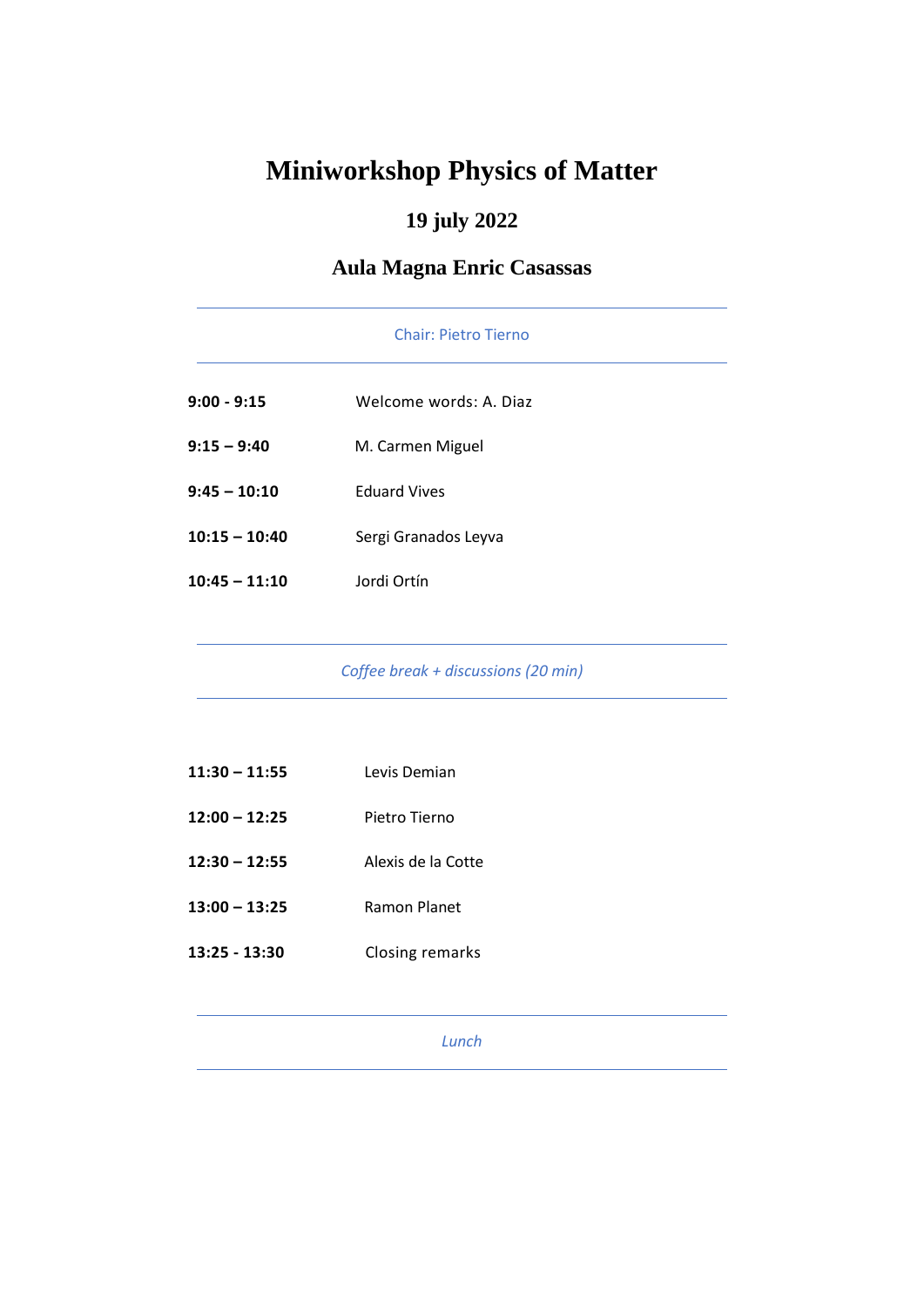#### *Abstracts*

#### **Author**

#### Maria Del Carmen Miguel Lopez

#### **Title**

#### Collective motion and consensus decision-making in social animal groups

#### **Abstract**

Real animals process a broad variety of social and environmental stimuli and perform complex stochastic decision-making processes to eventually coordinate their behavior, since coordination and cooperation are often crucial to their survival and reproductive success. Despite the rich ethological diversity, the ubiquity of collective behavior in very disparate systems suggests the existence of some underlying principles that transcends the peculiarities of individuals and species. In particular, collective motion is a beautiful example of selforganization and collective decision-making, in natural far-from-equilibrium systems. It is observed in a broad range of living systems, from bacterial colonies to the spectacular form of wildebeest herds crossing deserts in Africa.

Here we present modeling results where we apply common statistical physics techniques to characterize collective motion in social animal systems. Collective motion implies collective decision-making, a process which occurs daily in the lives of many group living animals. Understanding how consensus is reached, understanding who, if any, has any influence and the mechanisms by which information and preferences are integrated, poses a fundamental challenge in this research field. For instance, we observe that speed acts as a modulator of collective ordering and promotes the occurrence of behavioral changes at the individual level, which may by transmitted to the group, triggering intermittent avalanche-like behavior. We compare some of our modeling results with empirical observations of fish schools of black neon tetra swimming in a lab tank. Individual fish speeds, compatible with a burst-and-coast behavior, are synchronized at the global level, resulting in a quasi-periodic oscillation pattern of speed over time. Changes in global polarization are positively correlated with changes in average speed with a characteristic time lag, and both quantities tend to oscillate with the same effective period. Modeling results obtained so far appear to be in qualitative agreement with experimental observations in this schooling fish, and hint at temporal speed variations as an effective mechanism to control heading rearrangements and, thus, to eventually control polar order in social animal dynamics.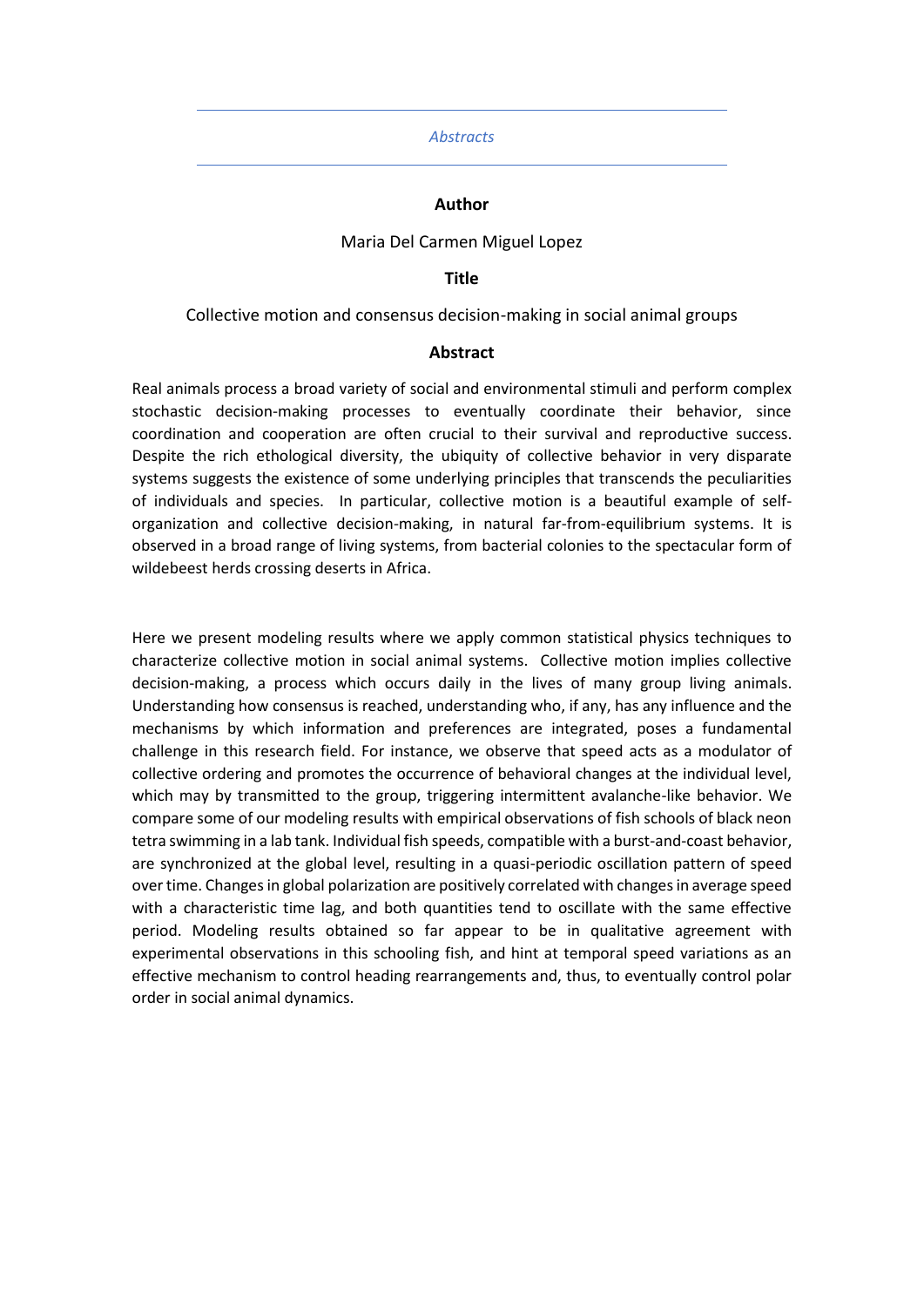## Eduard Vives

## **Title**

## Avalanche Dynamics in First Order Structural Transitions and

## its influence on Caloric Effects

## **Abstract**

Solids with structural first-order phase transitions are candidates for elastocaloric refrigeration due to its large latent heat and the fact that applying a mechanical stress is relatively easy compared to the alternatives based on electric or magnetic fields.

For the case of alloys exhibiting martensitic transitions, it is known that the dynamics proceeds by avalanches: its discontinuous in time and highly inhomogeneous. This can have deep implications in the design of devices, especially in small size and high frequency actuators.

In this short talk I will present some recent experimental results on the dynamics of martensitic transitions in Cu-based alloys, obtained by Acoustic Emission detection, optical imaging of strain maps and infrared imaging. These techniques allow to track the position of the moving interface fronts and the corresponding heat sinks and sources.

#### **References:**

Benoît Blaysat, Xavier Balandraud, Michel Grédiac, Eduard Vives, Noemi Barrera, and Giovanni Zanzotto, *Concurrent tracking of strain and noise bursts at ferroelastic phase fronts*, Communications Materials **1**, 3 (2020).

Lucia Ianniciello, Michela Romanini, Lluís Mañosa, Antoni Planes, Kurt Engelbrecht, and Eduard Vives, Tracking the dynamics of power sources and sinks during the martensitic transformation of a Cu–Al–Ni single crystal, *Appl. Phys. Lett.* **116**, 183901 (2020).

Guillem Capellera, Lucia Ianniciello, Michela Romanini, and Eduard Vives, Heat sink avalanche dynamics in elastocaloric Cu–Al–Ni single crystal detected by infrared calorimetry and Gaussian filtering, *Appl. Phys. Lett.* **119**, 151905 (2021).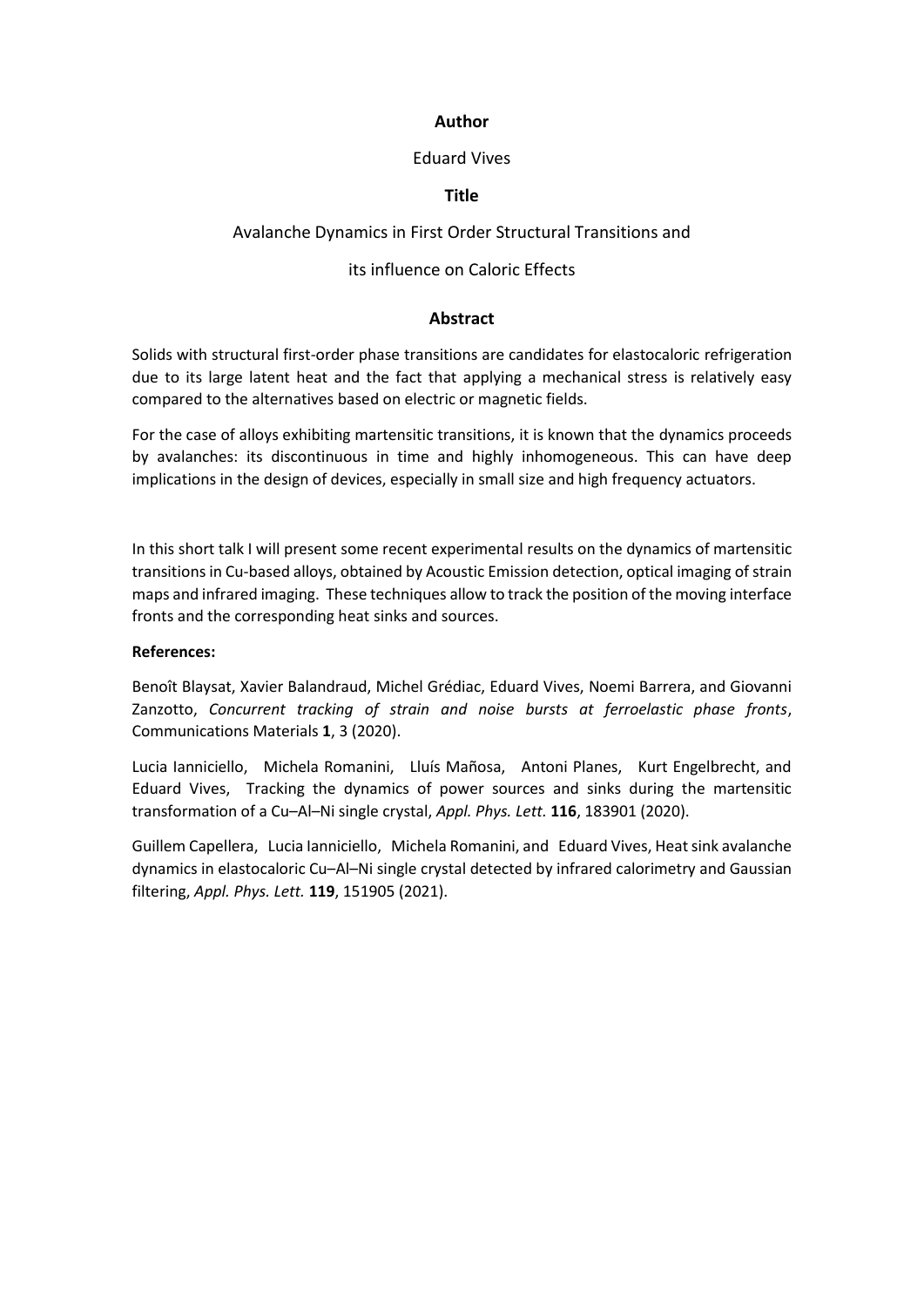## Sergio Granados Leyva and Ignacio Pagonabarraga

## **Title**

Capillary imbibition in lubricant coated channels and hydrodynamics in driven colloidal

# matter

## **Abstract**

Our group carries computational and theoretical research in different fundamental topics regarding capillary and fluid mediated interactions in colloidal systems. Capillary is a neverending source of biological and technological inspiration. Oil recovery through porous rocks [1] and inkjet printing [2] are examples of capillary based phenomena. Surface tension is able to displace air in a glass tube [3], can also promote spongeswelling [4], lead to biological mechanisms of water regulation [5], or control the coalescence of wet hair bundles [6, 7]. In the last decade, huge efforts are being made to design new responsive superhydrophobic materials, capable of avoiding pinning for anti-icing and antibiotic purposes. Biology provided inspiration for one of the most popular designed surfaces: Nepenthes is a carnivorous plant genus that traps insects by means of a microtexture that, when wet, creates a slippery, inescapable surface [8]. Based in this idea, Slippery Liquid-Infused Porous Surfaces (SLIPS) are texturized surfaces that, when impregnated by a lubricant oil, provide excellent superhydrophobic properties [9–11]. However, capillary displacing of a fluid phase by a more viscous one in a confined lubricant coated surface remains still a fundamental problem to be adresed. I will describe how these lubricant coated surfaces could speed-up imbibition processes and even modify the typical exponent obtained in absence of the lubricant.

I will also consider the role of hydrodynamic interactions (HIs) to induce collective motion of driven colloidal particles on a periodically textured substrate. HIs are known to be determinant for the dynamics of a variety of suspensions [12–14]. In ratchet transport systems, which are widespread in physics and biology, the effect of such HIs have been often overlooked. A theoretical model, and a simulation approach based in Brownian Dynamics will be introduced in order to characterise the role of HIs. The outcome of the experiments will be compared to the simulations, to show that HIs are able to resynchronise the colloids with the travelling wave induced by the textured substrate, producing a net increase of the average colloidal speed. The competition of HIs with dipolar interactions, lead to rhombic-like structures mediated by the underlying substrate symmetry [15].

#### **References**

[1] J. R. A. Pearson, Journal of Fluid Mechanics **223**, 663–663 (1991).

[2] M. Szafarska, R. Wietecha-Posluszny, M. Wozniakiewicz, and P. Koscielniak, Talanta **84** 5, 1234 (2011).

[3] E. W. Washburn, Phys. Rev. **17**, 273 (1921).

[4] J. Ha, J. Kim, Y. Jung, G. Yun, D.-N. Kim, and H.-Y. Kim, Science Advances 4 (2018).

[5] A. D. Stroock, V. V. Pagay, M. A. Zwieniecki, and N. Michele Holbrook, Annual Review of Fluid Mechanics **46**, 615 (2014)

[6] J. M. Aristoff, C. Duprat, and H. A. Stone, Int. J. Non Linear Mech. **46**, 648 (2011).

[7] J. Ha, Y. S. Kim, R. Siu, and S. Tawfick, Soft Matter **18**, 262 (2022).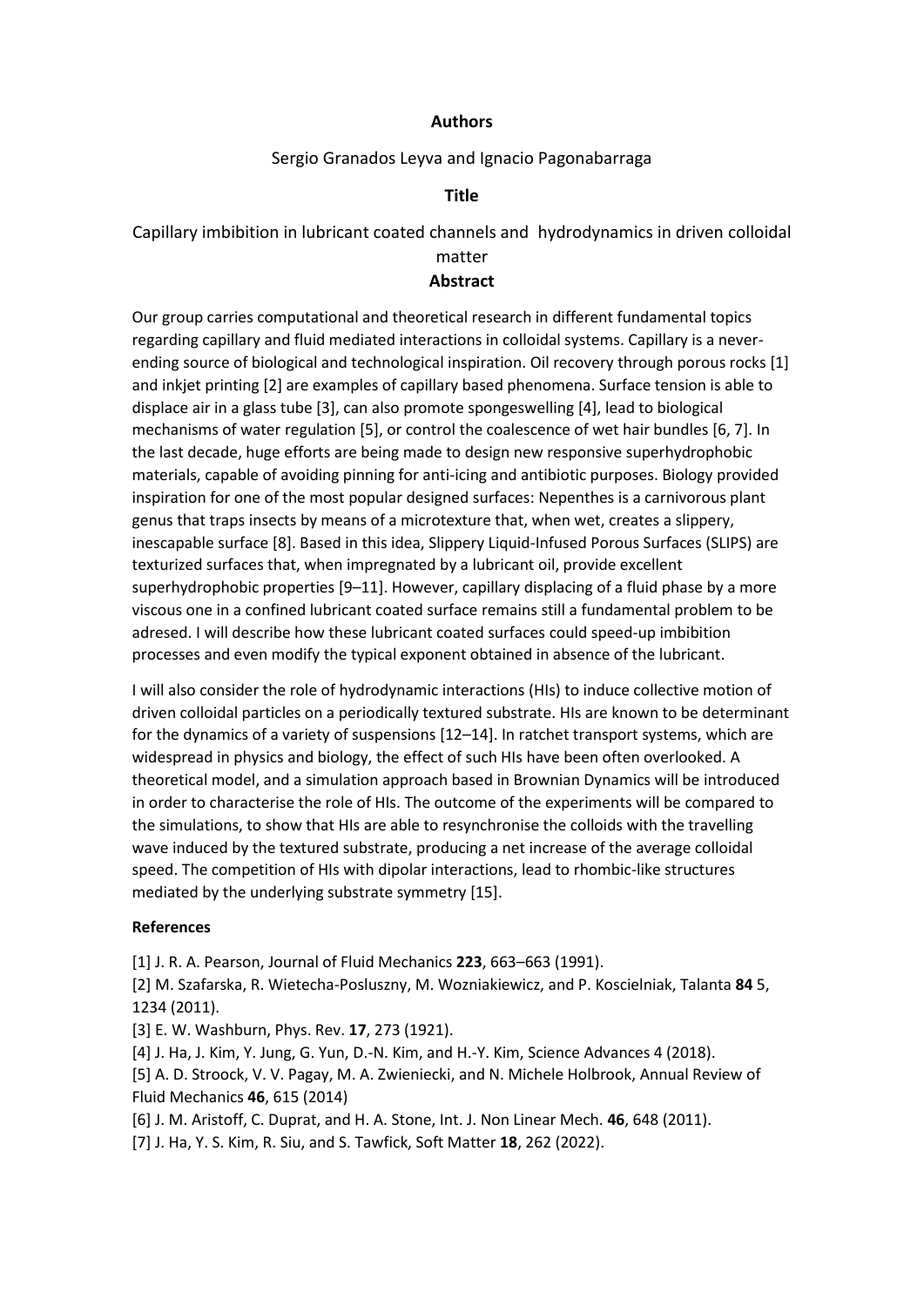[8] H. F. Bohn and W. Federle, Proceedings of the National Academy of Sciences **101**, 14138 (2004),

[9] A. Lafuma and D. Qúeré, Europhysics Letters, **96**, 56001 (2011).

[10] T. S. Wong, S. Kang, S. Tang, E. Smythe, B. Hatton, A. Grinthal, and J. Aizenberg, Nature **477**, 443 (2011).

[11] X. Hou, Y. Hu, A. Grinthal, M. Khan, and J. Aizenberg, Nature **519**, 70 (2015).

[12] K. Zahn, J. M. Mendez-Alcaraz, and G. Maret, Phys. Rev. Lett. **79**, 175 (1997).

[13] A. Curran, M. P. Lee, M. J. Padgett, J. M. Cooper, and R. Di Leonardo, Phys. Rev. Lett. **108**, 240601 (2012).

[14] A. L. Thorneywork, R. E. Rozas, R. P. A. Dullens, and J. Horbach, Phys. Rev. Lett. **115**, 268301 (2015).

[15] S. G. Leyva, R. L. Stoop, I. Pagonabarraga, P. Tierno, Science advances **8**, eabo4546 (2022).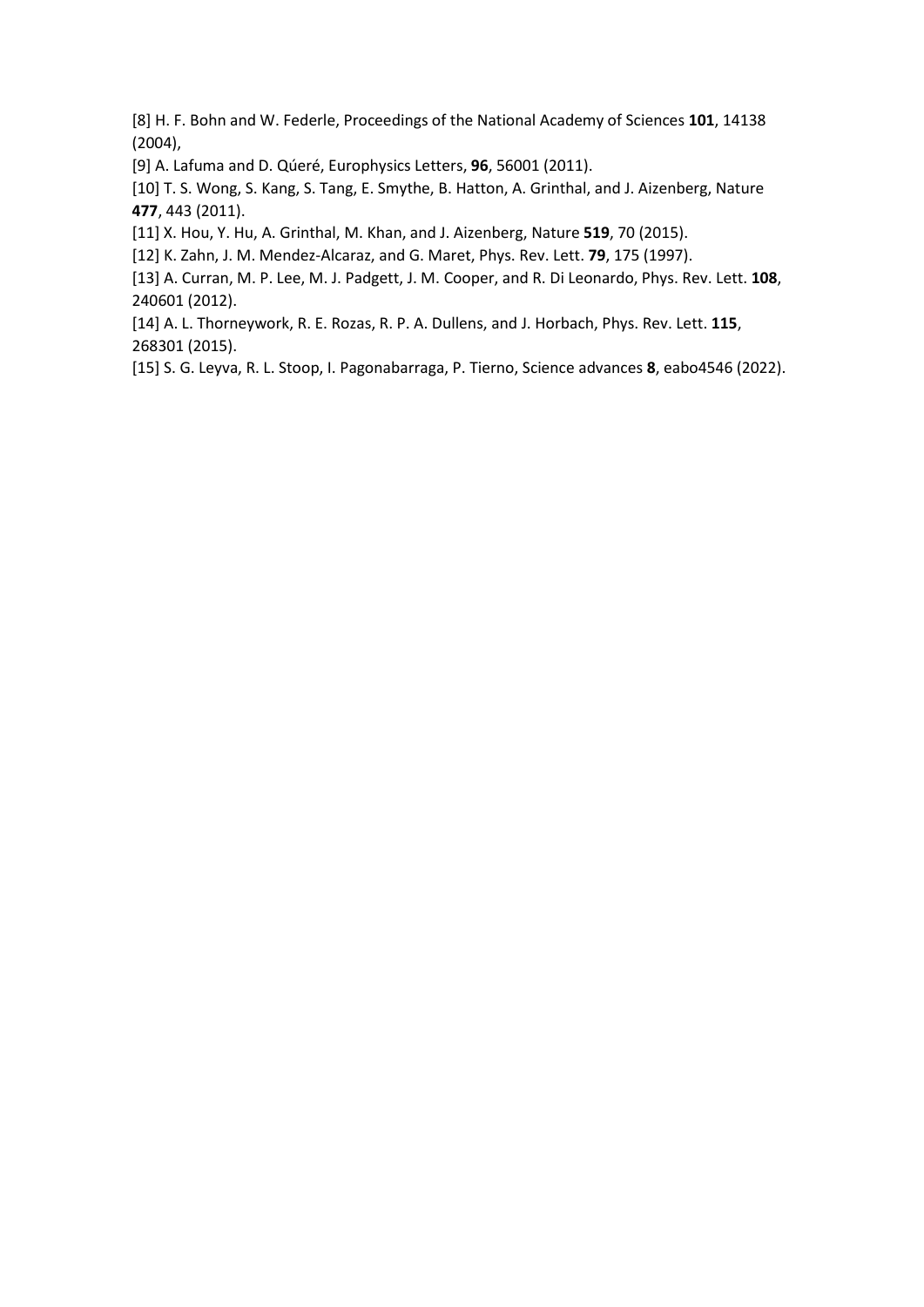## Jordi Ortin

## **Title**

## Complex fluids and Complex flows

#### **Abstract**

In this talk I present the current research lines of the laboratory of Nonlinear Physics, and focus on our ongoing and future research projects.

The first part deals with Stokes layers, and their key role in the oscillatory flow of complex (non-Newtonian) fluids, particularly at large elasticity numbers. I will present the experimental results obtained in the lab for wormlike micellar solutions and xanthan gum solutions, and discuss them in terms of their rheological response. Then I will publicize our project of extending this research to yield-stress fluids (carbopol).

The second part deals with two-phase displacements of simple fluids in disordered environments. This is a challenging multiscale problem, in which capillary processes at the small disorder scales behave cooperatively to govern the flow at continuum and large scales. I will present our recent results on hysteresis, memory and energy dissipation in this problem, and outline our future research line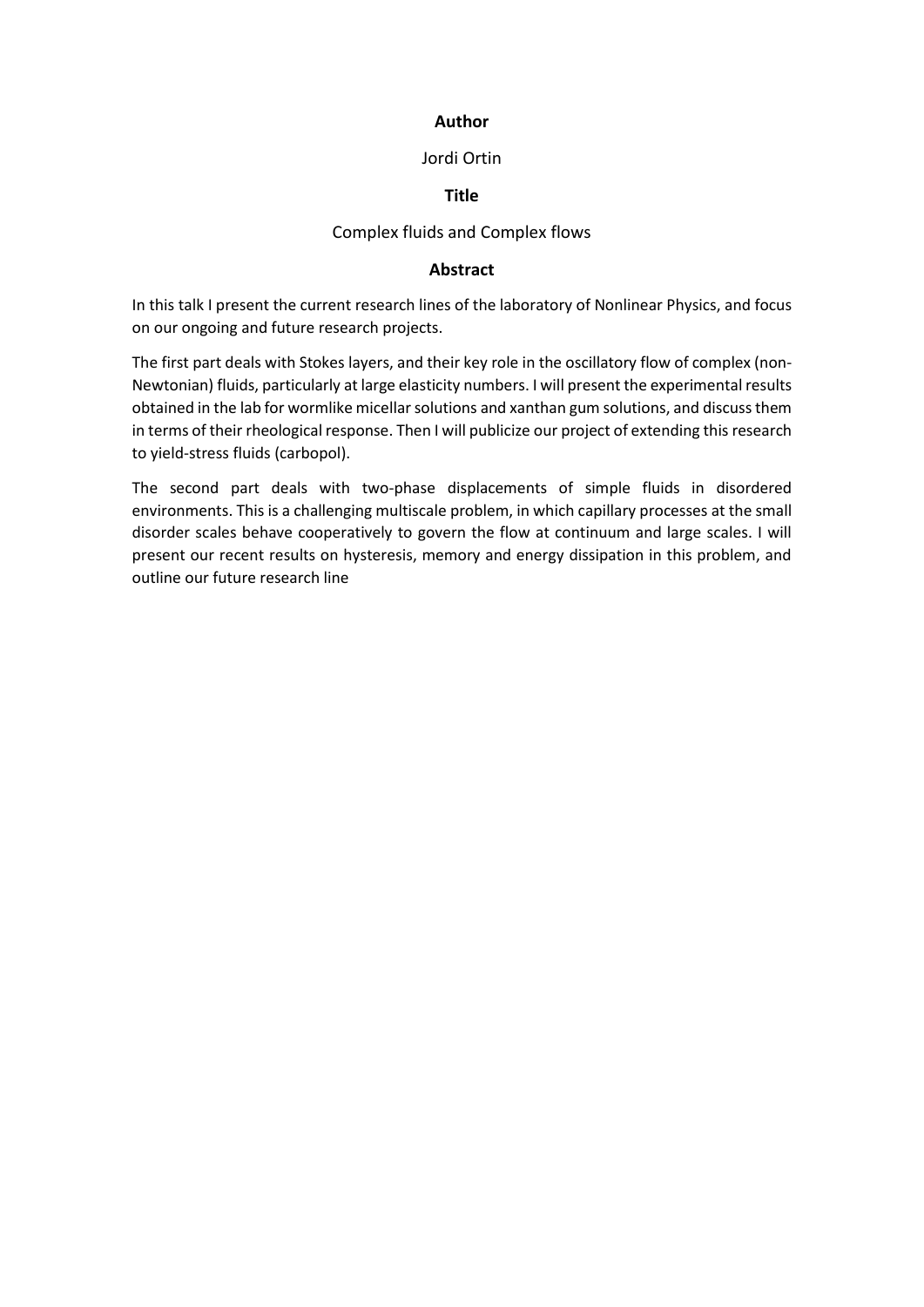#### Demian Levis

## **Title**

## Collective behaviour of driven, and active, soft matter

#### **Abstract**

In this talk I will first give a quick overview of our last results in order to smoothly introduce our ongoing projects and identify the key challenges for the near future. The aim our current research is to understand the general mechanisms behind non-equilibrium phase transitions triggered by activity, or self-propulsion, and their ability to self-organize into non-equilibrium patterns at large time and length scales. I will present some simple model systems we deal with as a starting point to try to establish the statistical mechanics of collections of interacting active and driven units. I will first focus on 2D phase transitions, discuss the properties of topological defects in this new context, and outline the questions that remain open (and that interest me the most). Then, I will talk about how glassy physics might be affected by activity and what we've learned about it over the last two years. And finally, I will move to chiral soft matter, and show how chirality can be used to control pattern formation, as well as triggering novel transport and phase transition phenomena. Hopefully, I will also have some time to quickly mention applications to classical problems in complex systems such as synchronisation and epidemic spreading.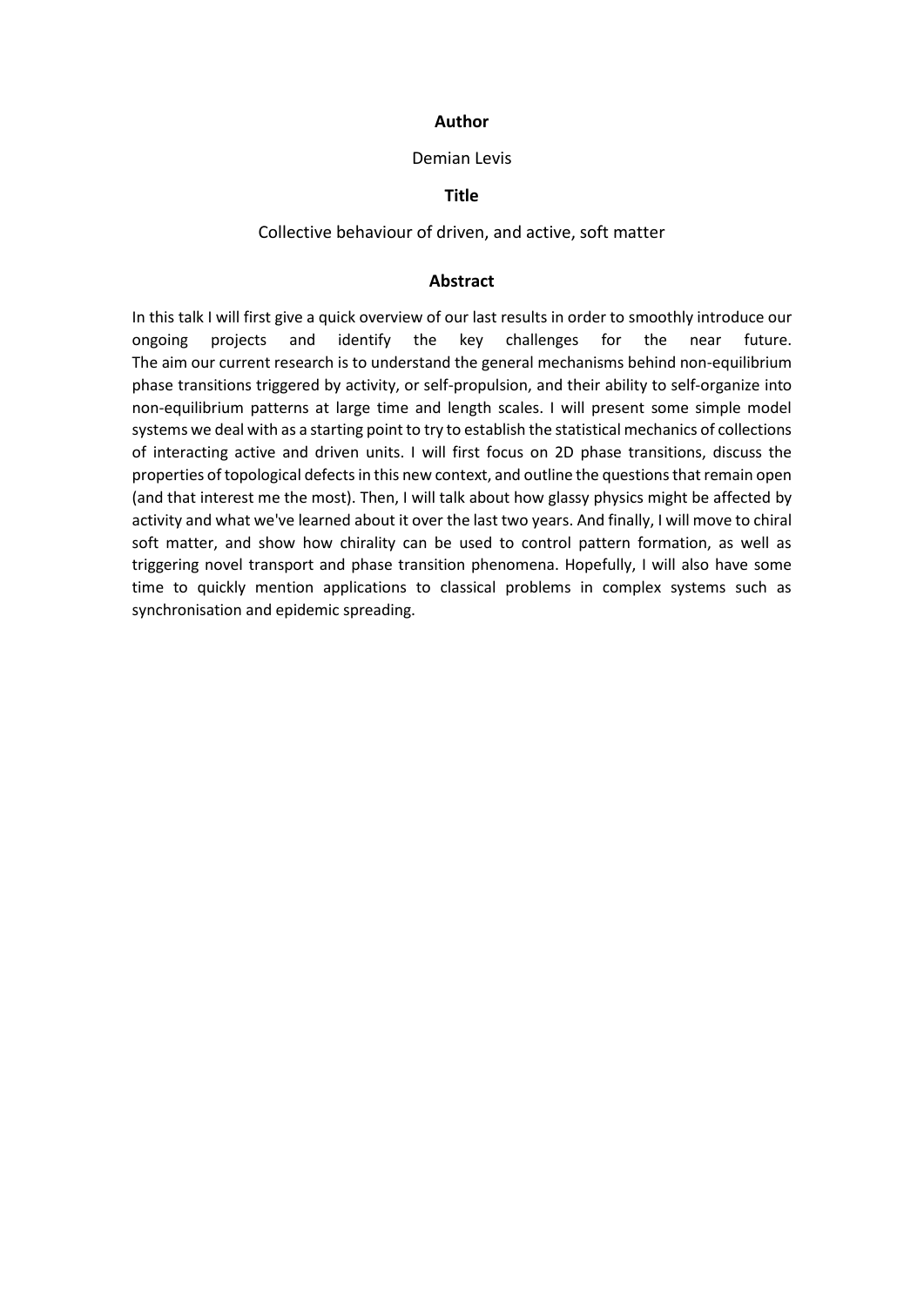## Pietro Tierno

## **Title**

## From driven to active colloids: research in the Magnetic Soft Matter group **Abstract**

In this talk I will give a general overview of the different research activities that are running in the magnetic soft matter group, at the university of Barcelona. The work of the group is mainly experimental and centered on investigating the collective dynamics of microscopic colloidal particles dispersed in a fluid and driven by external fields. These are generated either by magnetic fields such as externally modulated thin ferromagnetic films or with optical tweezers obtained from fast scanning laser beams. We combine different types of external actuations to manipulate microscopic colloids, forcing them to translate at a constant speed or use them as a model system to address generic phenomena in condensed matter, including depinning, rectification effects, directional locking, melting, geometric frustration and so on. More details will be given in four research lines:

1. Ratcheting colloids above periodic magnetic potentials [1].

2. Colloids driven colloids by optical potential landscapes [2].

3. Active particle systems both chemically [3] and magnetically [4] driven.

4. Artificial colloidal ice systems for geometric frustration phenomena [5].

#### **References:**

- [1] R. L. Stoop et al. *Phys. Rev. Lett.* **124**, 058002 (2020).
- [2] E. Cereceda-López et al. *Phys. Rev. Lett.* **127**, 214501 (2021).
- [3] H. Massana-Cid et al. *Proc. Nat. Acad. Sci. USA* **115**, 10618 (2018).
- [4] F. Martinez-Pedrero, et al. *Science Advances* **4**, eaap9379 (2020).
- [5] A. Ortiz-Ambriz, et al. *Rev. Mod. Phys.* **91**, 041003 (2019).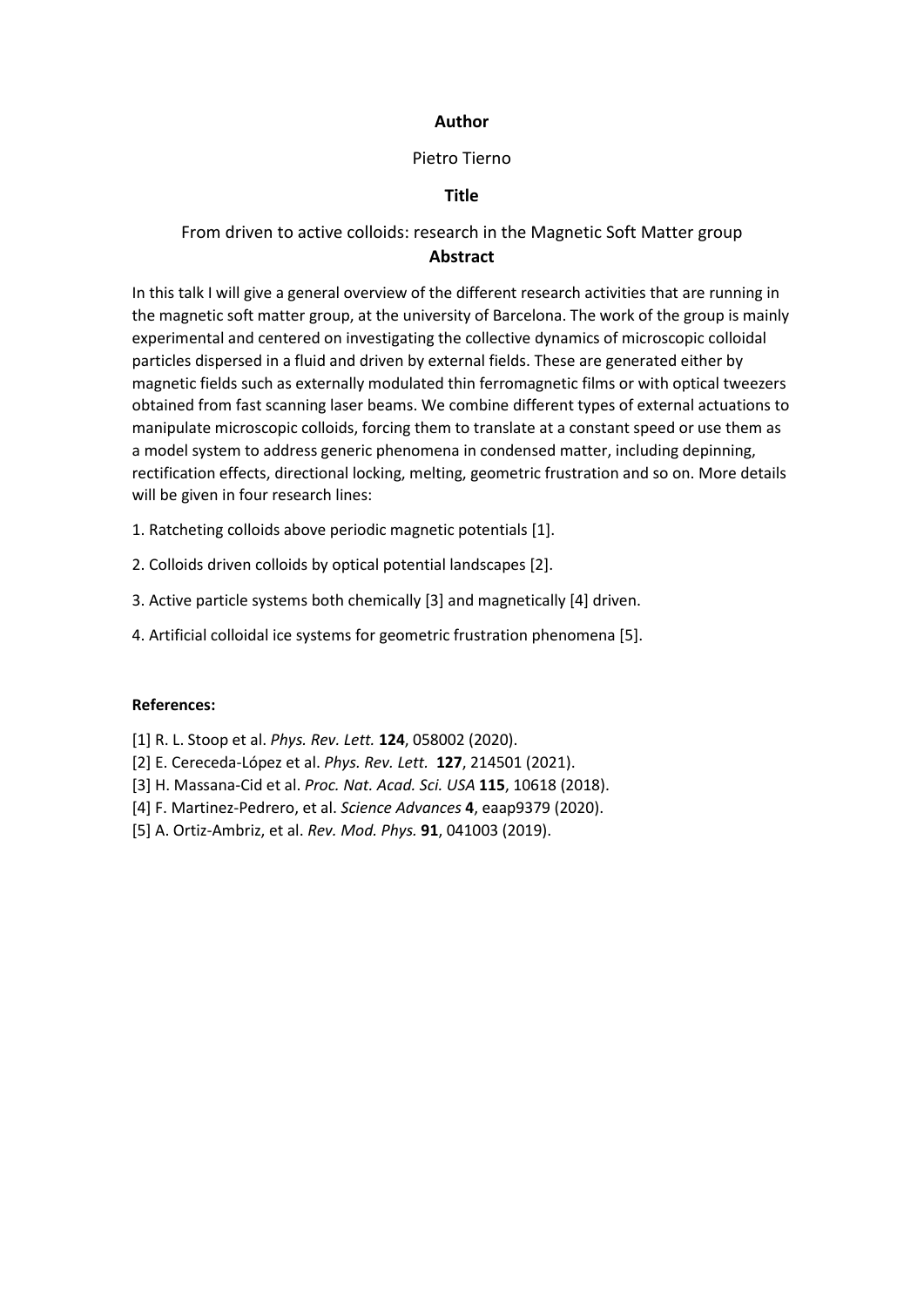Alexis de la Cotte, Alberto Fernadez-Nieves

**Title**

## Soft Matter in the AFN Lab **Abstract**

We review in this presentation some of the topics we work on, including: (i) polymer gels and their deformations, (ii) colloidal suspensions, scattering, rheology and glasses/crystals, (iii) liquid crystals, both passive and active, and their defects, (iv) grains in columns, (v) microfluidics, (vi) active living antsy-matter.